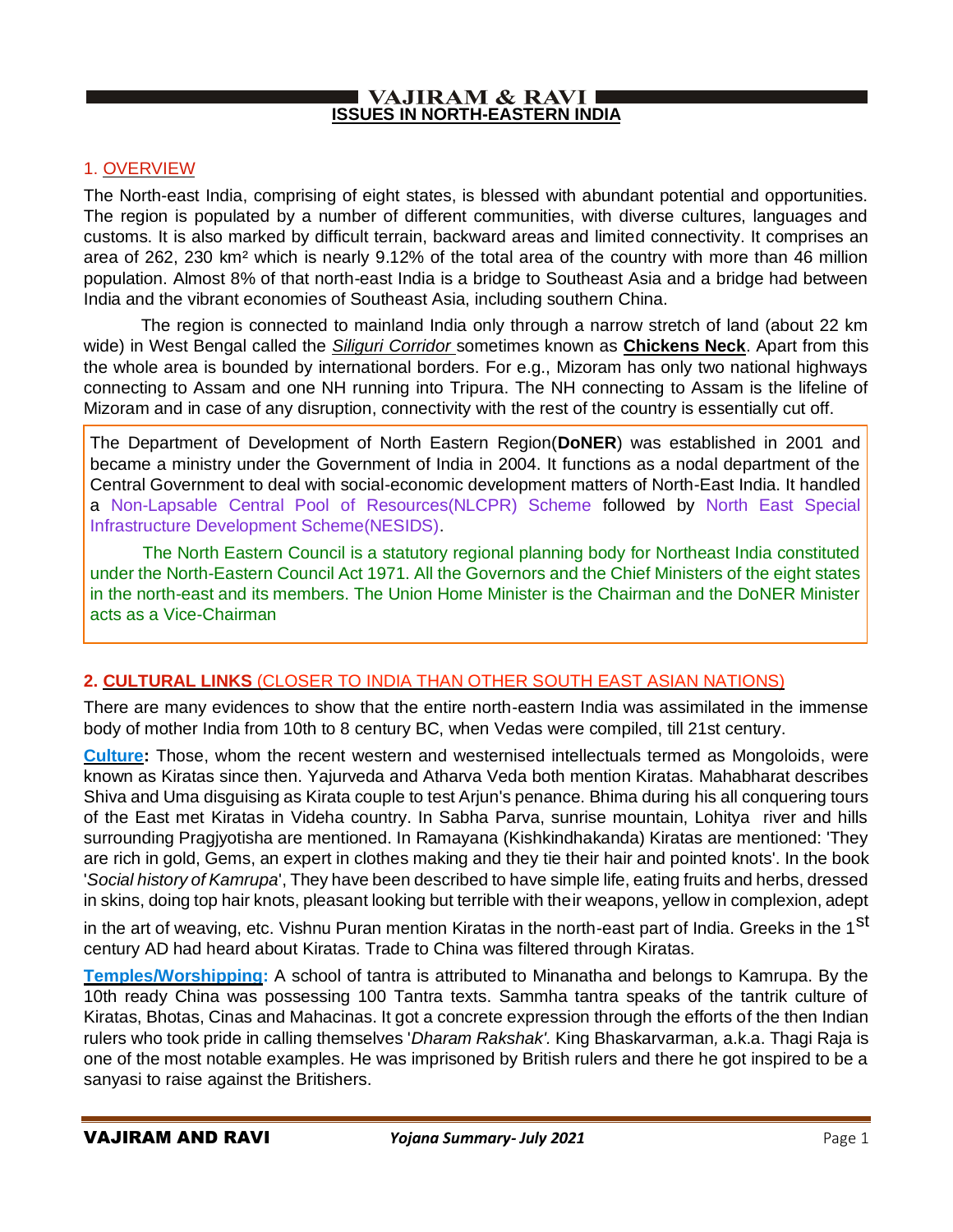## I VAJIRAM  $\&$  RAVI $\blacksquare$

- During this age of creation, many temples were constructed all over Assam and the rest of the area, ruins of which are still surviving and places like *Malinithan*. It has beautiful images of Parvathy, Indra and Nandi.
- At the Tamreshwari near Sunpura, three inscriptions are available which are Shaiva, Shakta and Vaishnava.
- Kalika purana mentions Vishnu Pitha in this area.
- An altar of worship called Bura Buri is found and is considered as an altar to Mahadev or Adi Buddha.
- Brahmakunda and Parshuramkunda are places of pilgrimage in Lohit and Shivalik sites discovered in Paya in Lohit district.

#### **Sages and Bhakti Movement**

- Assam witnessed a great sage, Sankardeva (1449 to 1669AD), a Vaishnav bhakt who used common language to express abstract truths. He introduced many concepts like Namghar, kirtan, drama, translation of Bhagvat, etc.
- He was followed by Madhav Deva, Vamsi Gopal Deva, Anirudh Deva, Purushottam Thakur, etc. Some of them adopted Buddhist Tantrik practices. Gopal Dev came to Acamadesh (Assam) from Kalita (on the north east of Acamadesh).
- Some experts believe that Kalitas where Aryan or Buddhist settlers who were kshatriyas and were having a colony of Vaishnavite's in Northeast. Khunbao a leader of Noctes of Tirap district in Arunachal Pradesh became a disciple of Ram Ata of Bali Satra and is well known as Sant Narottam.
- Buddhism occupies an important place and this bhakti tale. In Arunachal Pradesh, Monpa and Sherdukpen in Tawang follow Mahayana Buddhism and Khampti, Sighpo in Dibang Mystic follow Hinayana Buddhism. Buddhist, Shaivartes, Shaktas and Tantrika with Natha's are inseparable as Mina natha is said to be the same as Lui Pa, who is, in turn, the same as Avalokiteshwara.
- The prayers of Buddhist tribes of Arunachal is repeated all over the himalayan borders, ' *Om Mani Padme Hum*': Hail the jewel in the Lotus.The mantra is written in Assamese script which is close to Devanagari and not in Chinese script.
- It is interesting to note that as per the Adi lore, the world was created from the word *'Keyum'.*Most probably, the grand Lama (the jewel in the Lotus) is the sage Padmasambhava. He is considered as an originator of the systems of worshipping which is followed by many even now from Ladakh to Lhasa.
- There is similarity even in nearby areas in the names of gods and goddesses.
	- $\circ$  In 640 AD Prince Gompa ran over upper Burma and western China. He later converted to Buddhism and sent for Buddhist priests from India and got them to reduce Tibetan language in writing in Indian script and that is still the script of Tibet.
	- $\circ$  The names of gods and goddesses are in Sanskrit: Manjushree, Avalokita, Vajrapala, etc. The name Dorji means virtue or thunder Bolt and is one of the most common names.
	- $\circ$  An image of Kaali is seen in many caves in Tibet, called Lahmo in some places. Most of the prayer flags are having a picture of a goddess on a lion: Vyaghreshwari, Seal of Tashi Lama bears the inscription 'Mangalam'.
	- o The mother Goddess is called Tara or Dolma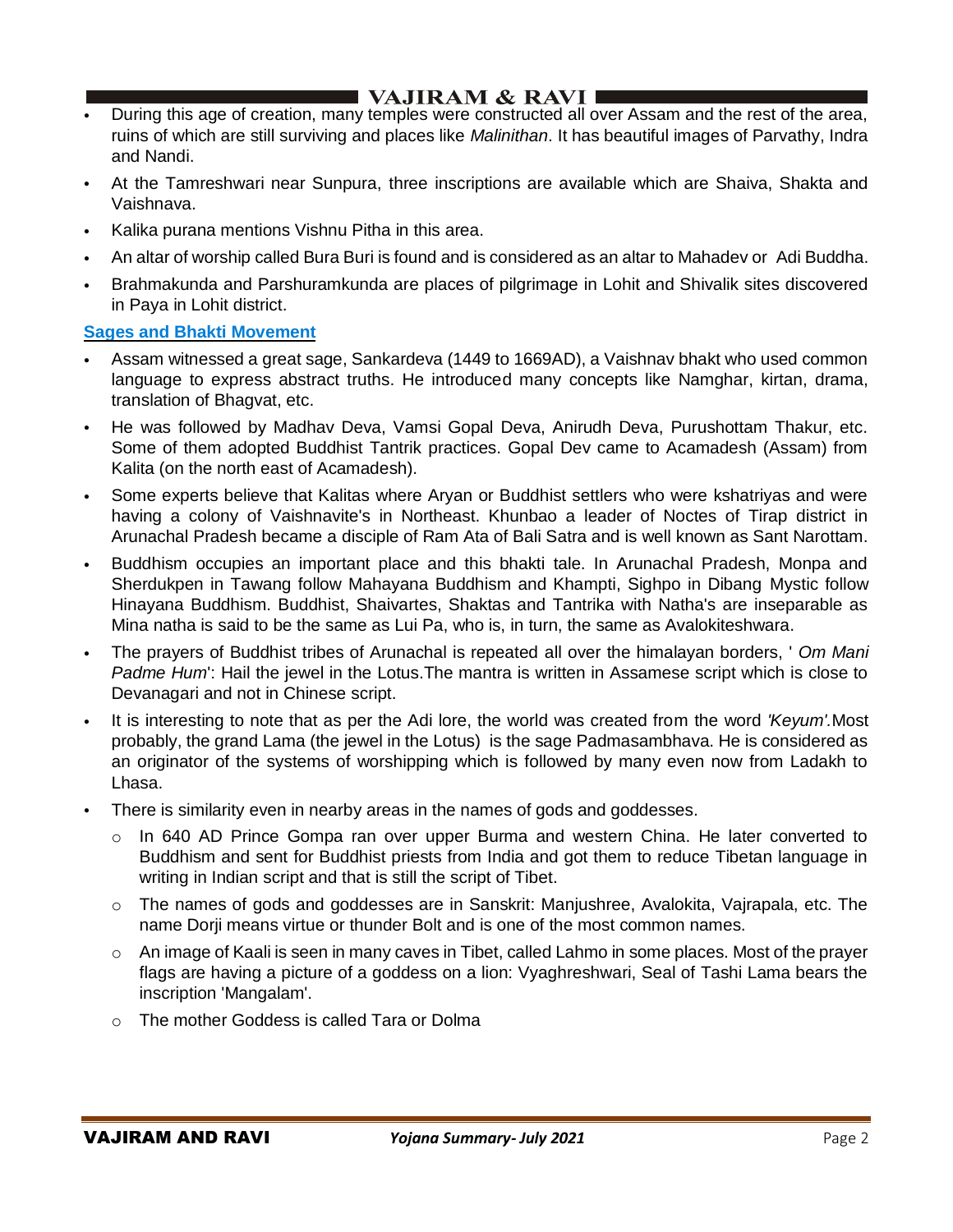#### I VAJIRAM & RAVI I **3. AGRICULTURE AND SUSTAINABLE DEVELOPMENT**

## **Overview**

- Almost 35% area in the region is plain except Assam ( 84.44%). Net sown area is highest in Assam (34.12%), followed by Tripura (23.48%) and lowest in Arunachal Pradesh.
- Cropping intensity is highest in Tripura, followed by Manipur, Mizoram and Assam.
- Out of the 4 million ha net sown area of the region, roughly 1.3 million ha suffers from serious soil erosion problem. The region almost 10% of countries total precipitationannually.
- The soil is acidic to strongly acidic, however rich in organic matter.
- Farming is predominantly rice based with little exception in the state of Sikkim where Maize is dominating crop. Mixed farming system is mostly used as farmers practice subsistence farming. The system is dependent on horticulture and animal husbandry too, partly due to preference for nonvegetarian foods.

In the absence of major industries except in the state of Assam, the society is agrarian and friends on agriculture and allied sector for livelihood and other support.

### **Issues**

- Topography : The area is extremely diverse: uneven land, high and variable rainfall pattern and ethnicity. Further expansion of cultivable land is constrained by geophysical limitation. The percentage of the cultivated area is around a tenth of the total geographical area in 5 out of 7 states.
- Farming Practice : The system is characterised by low cropping intensity (114%) subsistence level and mono-cropping. Rice dominates agriculture, but the productivity is low and production risky. States like Mizoram still practice the ecologically unsustainable shifting cultivation, also called '*Jhumming*' or '*slash and burn*' farming.
- Small Land-holding : Farmers are small and marginal. Against the proportion of 59% at all India level, the same varies from 65% in Arunachal Pradesh to 84% in Manipur and Nagaland.
- Land use pattern is faulty
	- $\circ$  Annual loss of topsoil(46 tonnes per hectare) is almost three times larger than the all India average(16 tonnes per hectare).
	- o Fertiliser consumption in the region is also very low.
	- $\circ$  Due to lack of proper water harvesting measures only 0.88 mhm out of 42.5 mhm water is used. There is no reliable assessment of the total irrigated area. Different sources however indicate that around 20.74% area is related.
- The diversification of agriculture with animal husbandry is common but has not made any significant contribution. This is because largely the cattle population is of indigenous breed, the proportion of crossbred bread cattle to total cattle population is higher than the national average only in Sikkim, Mizoram and Nagaland. The region is deficient in total food-grain production and even the per capita availability of milk, meat, eggs and fish per annum is less than the national average.
- Due to complete dependence on agriculture, the vulnerability to natural calamities such as floods, submergence as well as droughts, poverty is rampant.

## **Measures Needed**

1.Self-Sufficiency in Rice & Food-grains Production:

- Increasing seed replacement rate
- Enhancing varietal replacement rate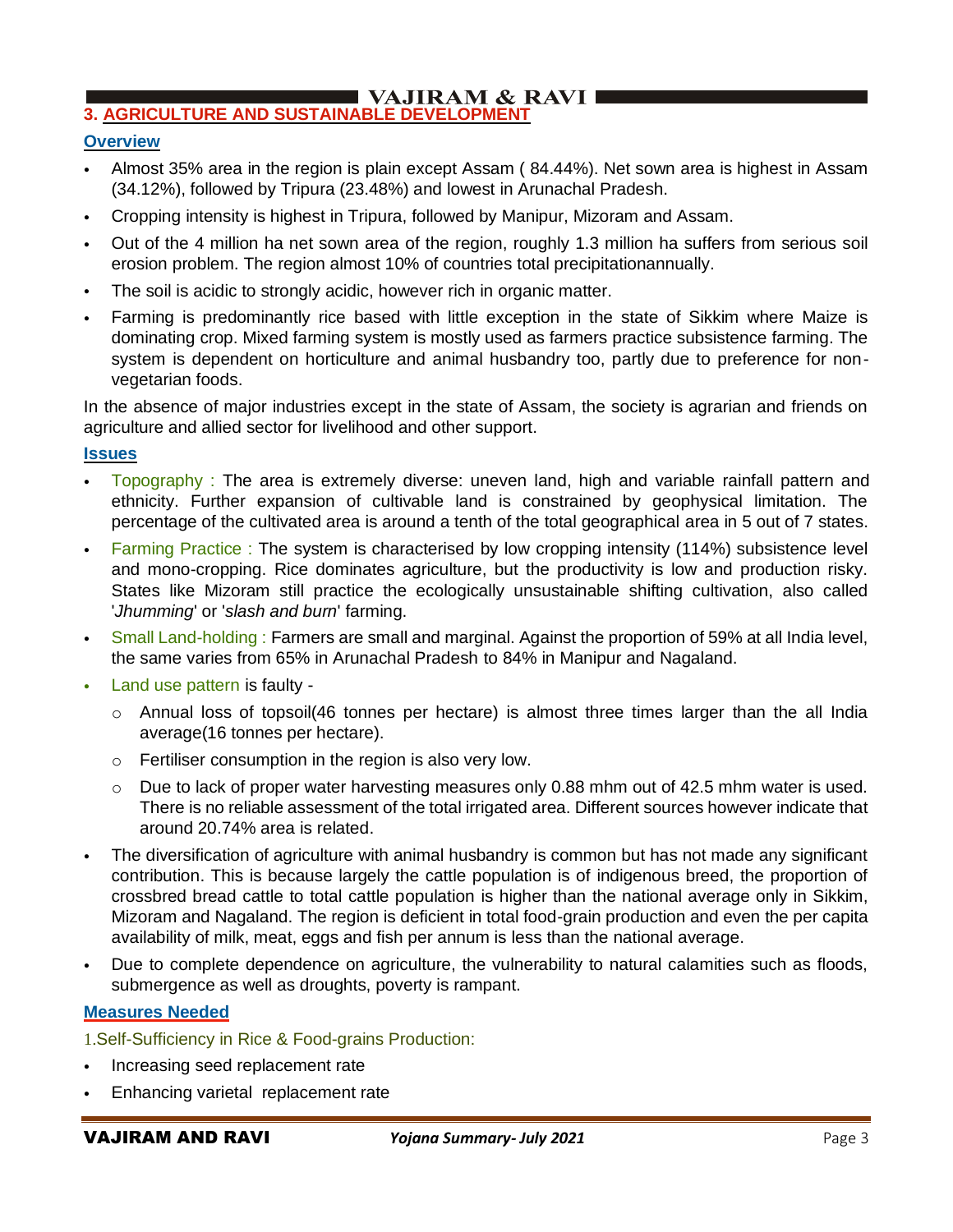- Increase in cropping intensity through assured irrigation
- Expansion of effective irrigation facilities
- Adoption of more intensive cultivation practises (SRI/ICM/Line Planning, etc.)
- Maintaining soil health and providing judicious soil nutrients.
- Re-visiting the extension mechanism
- Facilitation of credit, finance and crop insurance
- Farm mechanisation
- Marketing and creation of rural storage infrastructure.

## 2.Policy-level Initiatives:

- Organised Farming : The NER is the symbol of a typical rain fed production system, which adversely affects the regional economy.
	- $\circ$  On account of the geophysical limitation hindering expansion of cultivable area in many states, the vertical intensification of farming system is relevant. In the rice dominated areas, improve the **rice plus strategy** (rather than rice alone), is suggested. The flood escaping production system is required in flood Prone areas, where **Boro** rice is a promising crop enterprise.
	- o Organised cultivation of crops like kiwi, passionfruit, off-season vegetables, anthurium, cut flowers, patchouly, Geranium, etc. has started in recent years. These high-value crops, numerous aromatic and medicinal plants can be practised with low-cost and resource conserving practises such as zero-tillage, System of Rice Intensification, etc. to meet the growing domestic as well as international demand.
	- $\circ$  In areas where crop production is restricted by smaller size of cultivable area, another strategy like *agricultural plus* is required. Here, crop production should exist with livestock, plantation, floriculture, medicinal crops and sericulture systems suited to the hilly terrains. The shifting cultivation which has been an age-old method of cultivation in such areas, requires an innovative and improvised strategy to improve productivity.
	- o The **Sub Mission on Seeds and Planting material (SMSP)** aims to ensure production of high yielding seeds of crops. Under the National Food Security Mission-three born oil seeds (NFSM-TVO) olive plantation has been increased.
- Organic Farming : Market for organic product may be explored. The **Mission Organic Value Chain Development (MOPCD-NER)** has been implemented since 2017 to promote organic farming. It has initiated the formation of farmer producer organisations (FPOs) and farmer producer companies (FPCs). It aims to replace traditional subsistence farming with market oriented farming, following cluster approach for high-value crops such as turmeric, chilli, ginger and tea.
- Agro-processing, packaging and exploring of newer marketing avenues can provide advantages of high potential cross-border trade with surrounding countries also thereby adding value and reducing post-harvest losses.
- Capacity Building: of rural institutions through wide-scale knowledge initiatives, contract farming, reviving the village institutions such as Field Management Committees and traditional village panchayats/councils is important. This is relevant as the financial institutions such as NABARD, NEDFI, SIDBI,IDBI, etc, may use community-based institutional collaterals for effective credit delivery.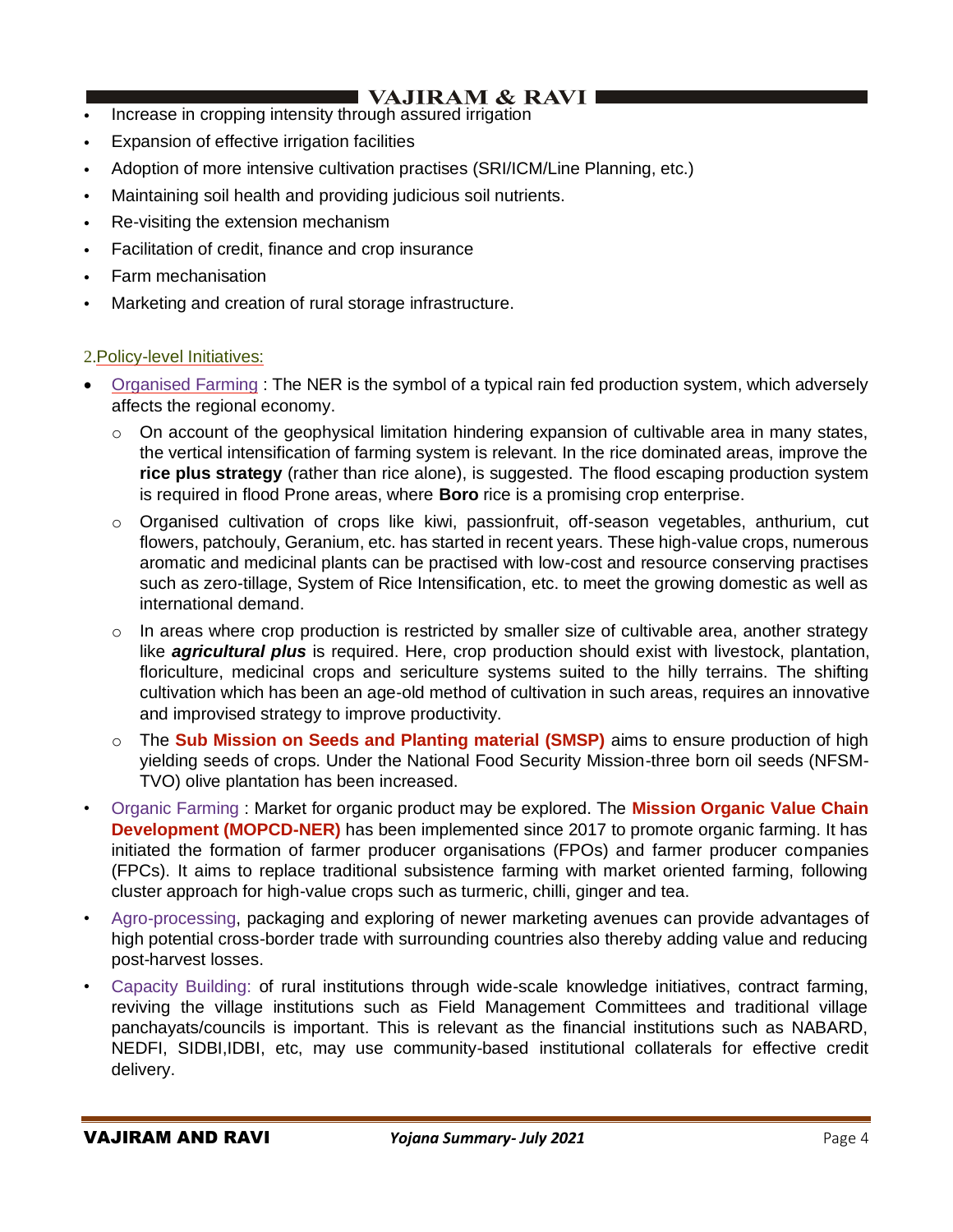# VAJIRAM & RAVI

• R&D and Database Preparation: Continuous RND which will need investment also and preparing a regional database should be taken on priority with the help of electronic revolution.

## **4. INFRASTRUCTURE DEVELOPMENT**

The latest initiative is a North East Special Infrastructure Development Scheme (NESIDS) entirely funded by the central government for infrastructure projects like water supply power and connectivity (building roads and highways, expansion of air connectivity and railway networks, the opening of trade routes as well as creation of infrastructural conditions for border trade as emphasised by the Act East policy).

## Connectivity – Physical Infrastructure

- One of the two single biggest fast-moving projects is the 1500 km long Trans-Arunachal Highway from Sessa, north of Tezpur to Naharkatiya near Nagaland through Arunachal Pradesh under the Special Accelerated Road Development Programme in North-East (SARDP-NE). The other one is the Jirbam-Imphal railway line opening up Manipur to the railway network of India.
- Works are underway to extend the Bairabi railway in Mizoram line up to **Sairang**, situated around 20 km from Aizawl.
- Moreover, no less than five major bridges over the Brahmaputra, along with worlds longest bridge at Dhubri-Phulbari are at various stages of construction.
- Under the BBIN initiative, a sub-regional Motor Vehicle Agreement allows buses and later private vehicles with a Bhutan, Bangladesh, India and Nepal (BBIN) permit to travel unobstructed through the borders across these countries.
- The **Kaladan Multimodal Transit Transport Project (KMMTTP**) is a massive connectivity project being undertaken by the GoI to connect HALDIA in West Bengal to Sittwe port in Myanmar which will then enter India through the southern part of Mizoram. The KMMTTP is expected to provide a valuable alternate source of connectivity to the chicken's neck. While work on the Indian side is almost complete, the political turmoil in Myanmar has not helped the project completion on the other side.

## Social Infrastructure

- Nine cities from across the north-east region are declared as 'Smart City' is Agartala, Guwahati, Imphal, Kohima, Namchi, Gangtok, Pasighat, Itanagar and Aizawl.
- Social and Infrastructure Development Fund (SIDF) was created to upscale the infrastructure in NER. The fund is provided to benefit Arunachal Pradesh and other border areas facing special problems.

## **Suggestions**

- A Northeast Regional Project Implementing Authority can be set up which will handle not only the funding of the projects but also put together a team for hands on monitoring of each project, coordinating with the state governments and all other relevant agencies.
- 'Make in the North-East' the north-east trade with Southeast Asia needs further development. Raw material forms a major part of trade with Myanmar and Bangladesh. Meghalaya, for example, exports stone boulders, limestone and horticulture products to Bangladesh. They are processed and reimported to India as stone chips and cement. There still exist scope for value addition and crossborder collaboration.
- The area has largely been insurgency free recently. Sooner or later the last remaining accord-the Naga Accord will be signed. On February 18, 2021 the Nagaland Legislative Assembly adopted a four-point resolution on decades old Naga political struggle with the house resolving to work unitedly in facilitating ongoing negotiations for a final solution between the Centre and other political groups. The Union Government has been holding two separate parleys with the Naga negotiators NSCN (IM)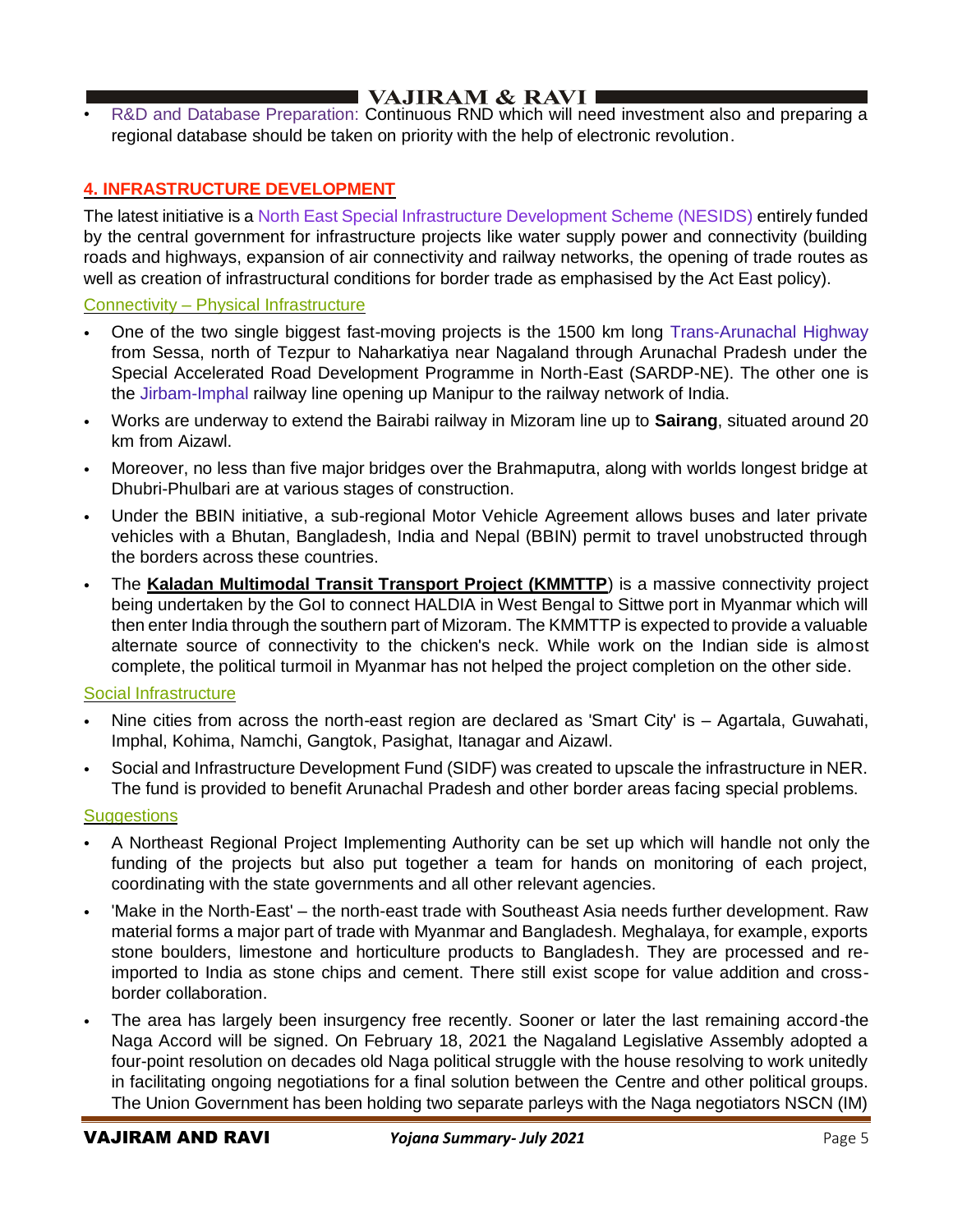since 1997 and Naga national political groups (NPGs) comprising of seven groups in 2017. To harness full potential of this area significant investments will be required in upgrading the regions infrastructure, education and skill development.

FACT TO KNOW The textiles and crafts of Northeast are made with deep understanding of earth and a sustainably reproduced. Eri is a type of silk woven in Assam. The weaving of this textile is slow but a rich process with incredible thermal properties. Eri silk also has medicinal properties. It is extracted without killing the worms and hence the name "Ahimsa silk" is associated with it. It is used for weaving the shawl worn by monks.

## **5. HUMAN RESOURCE MANAGEMENT: OPPORTUNITIES AND CHALLENGES**

Due to lack of knowledge of opportunities and support from the communities in the region, they decide to join the labour forces in other states. Lack of skill development and capacity building reduces opportunities in different sectors. As per the survey conducted by National Sample Statistics (NSS) data 68th round, 2011-12 titled Formal Skill Acquisition of Population in the Age Group 15-29 years across the States of India, a mere 0.4% of the youth population against 3.9% of the whole of India has acquired formal skills in the north-eastern region. As per the Youth development index report 2017, selfemployment remains the most preferred segment of youth employment in India, among which the figures of north-eastern states are higher than national average.

## **Suggestions**

- Skill-Development:
	- o Developing short-term skill improvement training courses on technical and other jobs like electricians, plumbers, home interiors, dress designers, etc.
	- $\circ$  Development of skills related to small scale industrial production like biodegradable plates and glass from natural fibres found in the region.
	- o The North-Eastern Development Finance Corporation Opportunity Scheme for Small Enterprises (NoSSE) was specially formed to help first-generation entrepreneurs.
- Animal husbandry:
	- $\circ$  Dairy farms and processing units can be developed and the local youth can be entrusted for milk procurement and selling the products.Northeast still has the lowest contribution of milk production in all the states despite India being the largest milk reduces in the world.
	- o Meat is in high demand in the NER. Approximately, 28% of the total pig population of India is found here. Youths have already started to engage themselves in the piggery venture, specially those from Assam, Nagaland and Meghalaya.
- Fish-Farming: Some traditional fish growers have already become entrepreneurs in fish farming. The abundant water bodies in the region and its various indigenous methods of fish farming like - *rice field capture fishery systems, wild aquatic cropping systems, Mountain valley rice fish farming system, and running water Terrace rice fish farming systems*, is enough for helping the youths in the region to become self-sufficient.
- Industrialisation: as per the demand of the socio-demographics structure of the region: starting from its environmental aspects like climatic condition to people's culture and custom is needed. For example, the industry of citrus fruits which are abundant in Assam and other north-eastern states can be developed. Due to indigenous textile culture , this is another important area which has generated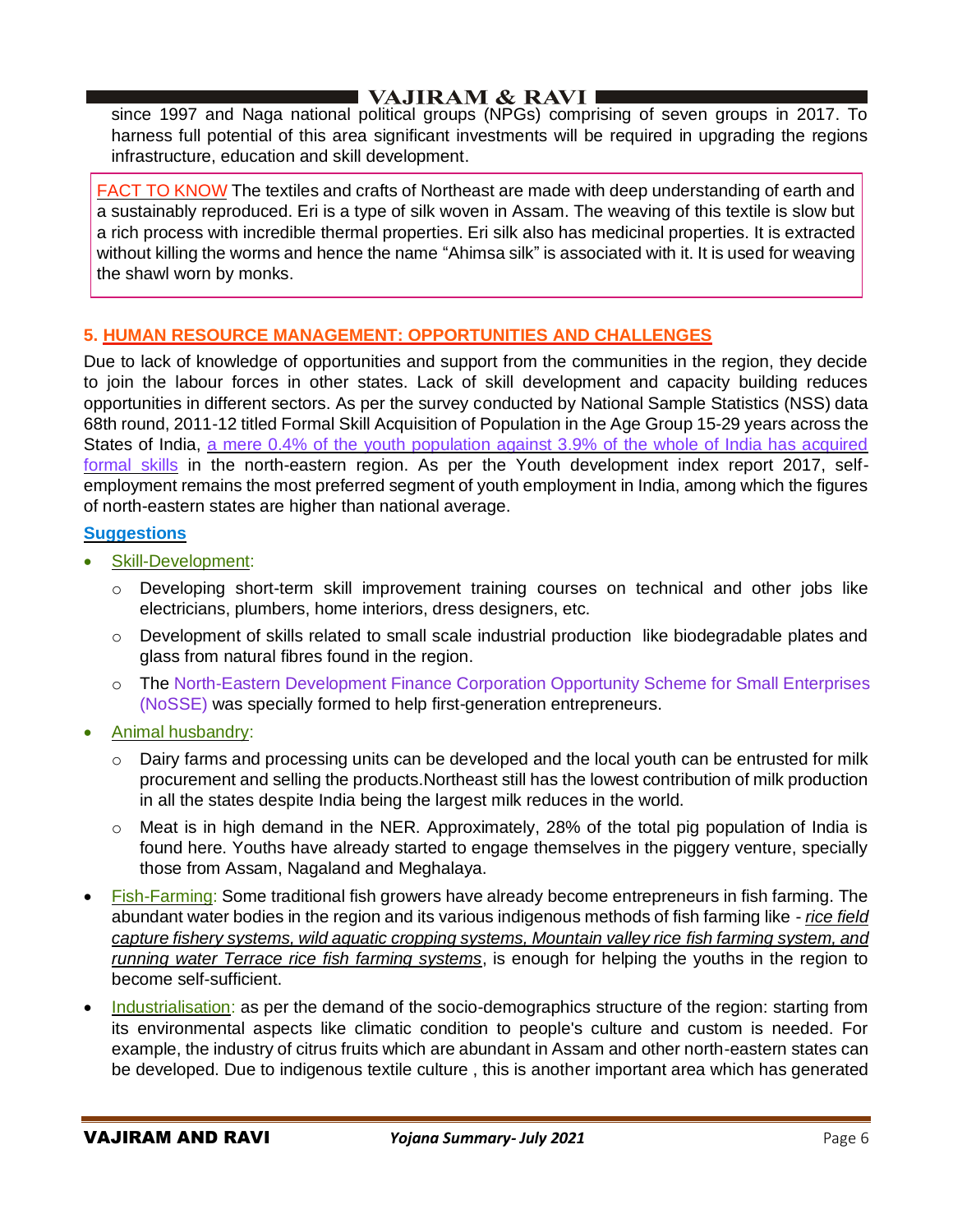employment to both skilled and unskilled labourers. The next logical step is to find markets outside the state for the unique traditional handicrafts and the colourful textiles.

- Tourism Historical and Natural: Various kinds of tourist industries like cultural, religious and adventurous can be built up in the region by the youth themselves. This will also create small economic activities like establishing take-away food stalls with biodegradable packages near innumerable picnic spots, making multi-lingual tourist guides out of the local youths through training and courses,etc. which will further boost the tourism industry. The process can start with simple steps such as: creating a north-east platform for coordinated action, developing destinations, creating tourism zones, involving local people and the private sector. Health resorts and Villa centres are also viable options. However, for tourism to really take off, the Inner Line Permit (ILP) system which restricts the entry of non-tribals into states like Mizoram, it might be an inconvenience.
- Political Representation: There is an under representation of youth in politics to the proportion of youths in Parliament was only around 12% in 2019.
- Agro-based Industries: The youths can also indulge themselves in various Agro-based and processing enterprises for the packaging of fresh farm products like vegetables and fruits, pickles, jams and jellies, bamboo-cane-jute products, aromatic and medicinal plants, and high-end products like strawberries, horticulture and floriculture.

## **Example**

The wild water hyacinth stocks grow abundantly in these wetlands and have often been considered a nuisance for a long time. These stocks have ,ironically, been used by other countries for various purposes. An NGO from Assam, started to train disadvantaged youth and women to source out a variety of products from hyacinths . The hay-coloured dehydrated stocks are sturdy and strong to be woven into virtually anything. They can even be used in handlooms. Hundreds of low-caste rural women were trained in Kamrup district in the art of making bags, office folders and files from water hyacinth and took the project to Majuli, the only river island district in India. In Majuli, the youth artisans now sell their products to foreign tourists and at local fairs by using freely available hyacinth stocks and are improving the livelihoods.

NagaEd is an education technology start-up from Nagaland that was selected to join the incubation programme in Mumbai and was founded during Covid induced schools shut down.

'*Wander Nagaland*' is the first tribal social enterprise in Nagaland which is creating livelihood opportunities through tourism.

## **6. EDUCATIONAL POLICY INTERVENTIONS FOR THE REGION**

## **Issues**

- Minimal industrialisation and lack of jobs in the region.
- Largely dependent on permanent government jobs which are now minuscule compared to a large number of 'educated' persons.
- The education systems, specially at the college and university level, still focus around traditional subject areas granting degrees in specific domains with virtually no connection to the industry, national or global.
- There is also a practical necessity to think about a large number of average students who will need some life skills or value added training during this formative years to get employment in a very competitive market.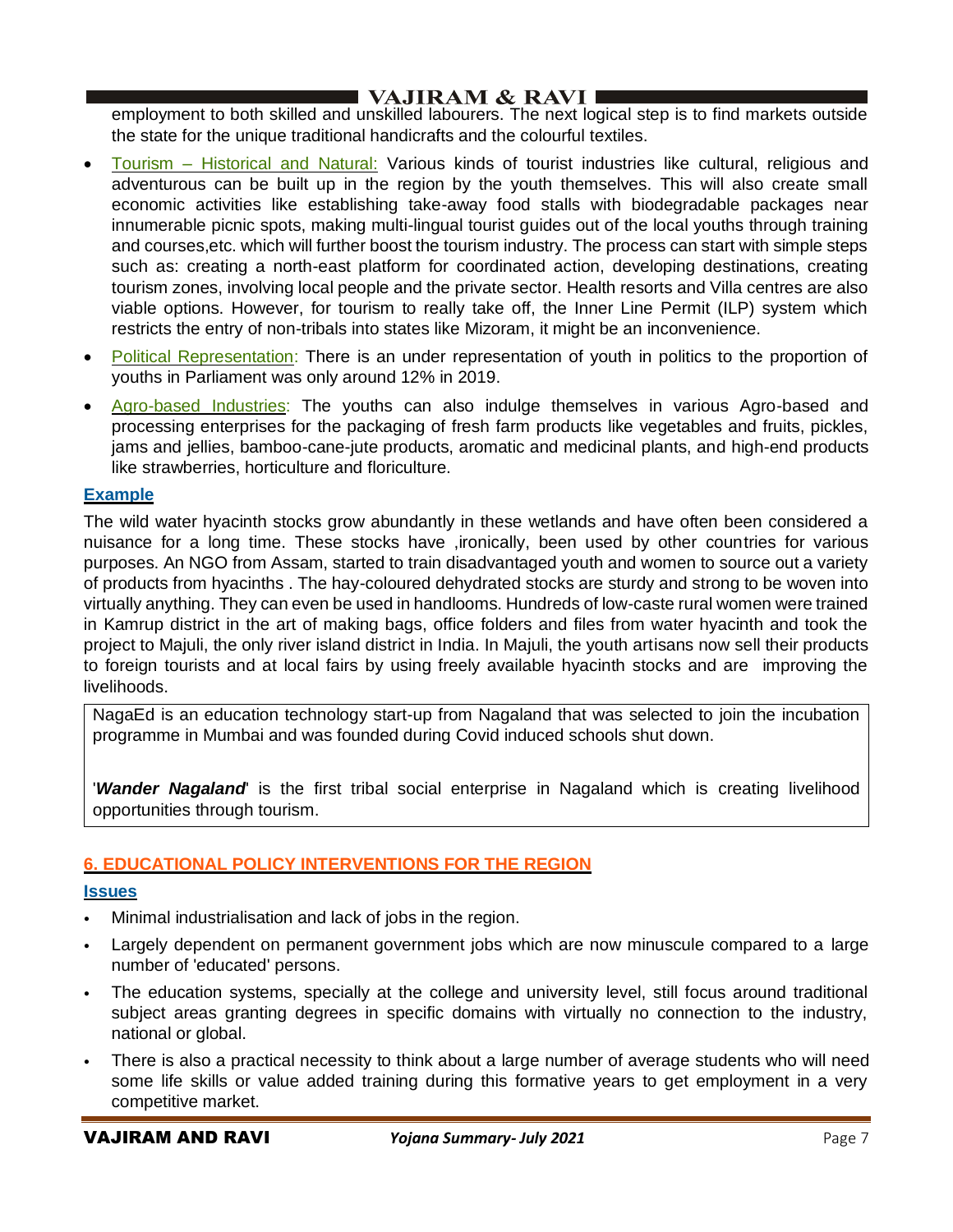# **EXAMPLE VAJIRAM & RAVI LE**

## **Recommendations**

Our education systems need a rethinking whereby our governments, institutions, administrators and faculty should focus on restructuring of courses and programmes to incorporate three major elements*globalisation*, *leadership* and *integration*.

## • **Globalisation**

The World Development Report 2019 next three major recommendations that will feed into our globalisation strategy for education.

- $\circ$  First, there is a need to focus on new skills in demand, invest in rural areas and include highorder cognitive and socio- behavioural component in our programmes.
- o Developers of graduate and post graduate programmes in the region should come together statewise or even at the regional level, form inter–disciplinary groups and explore how courses, workshops and training components can be added to the mainstream curriculum to globalise them.
- $\circ$  Globalising means to incorporate a set of understanding and training that leads students to understand the larger economic contacts of the country, demands of the market trends of the global economy.

• **Leadership** :

- o Our academy programmes traditionally concentrate on knowledge content, text and theories to build a solid foundation in a subject. While this is a noble approach, an orientation is necessary to include leadership skills whereby graduates are trained to develop a problem-solving approach, inter-cultural understanding to work with a diverse set of peers, and a sense of responsibility for their actions and influence on others.
- $\circ$  These qualities cannot be acquired In a day or just before a job interview. Specific courses should be introduced with motivation sessions means training across the programs, and faculty matters should be assigned to guide them.
- $\circ$  The universities and colleges need to launch leadership development as a core component of all courses.
- **Integration of Knowledge Domains:** 
	- North-eastern region is on the periphery and away from mainland India. Its distinct and diverse set of cultures often add to the isolation in our learners' mental process and world-views. Only a few are fortunate enough to study in other parts of India or abroad. For those left behind, our education programmes must offer training on acquiring a holistic approach to analyse any given issue from multiple perspectives including other knowledge domains. For example, students of political science should be able to join courses from computer science to look into social media politics. It will enhance the core learning in political theories and deal with implications of technology in politics. With a combination of statistics courses, the same graduates may be able to gain entry into the world of election result forecasting.
	- $\circ$  The educators and planners, institutions top management, and relevant government bodies need to come out of the watertight subject boxes and join hands to offer more interdisciplinary courses. This will also emphasise an individuals autonomy to grow in a specific direction of inherent interest, usually called passion or achieving one's dream in life.
- **Leveraging the Locational Advantage** : Though the look East or act East policies of the government are earmarked as a national agenda, our educational programmes in the region hardly kept this on the curriculum development agenda barring a few specific departments or subjects. An average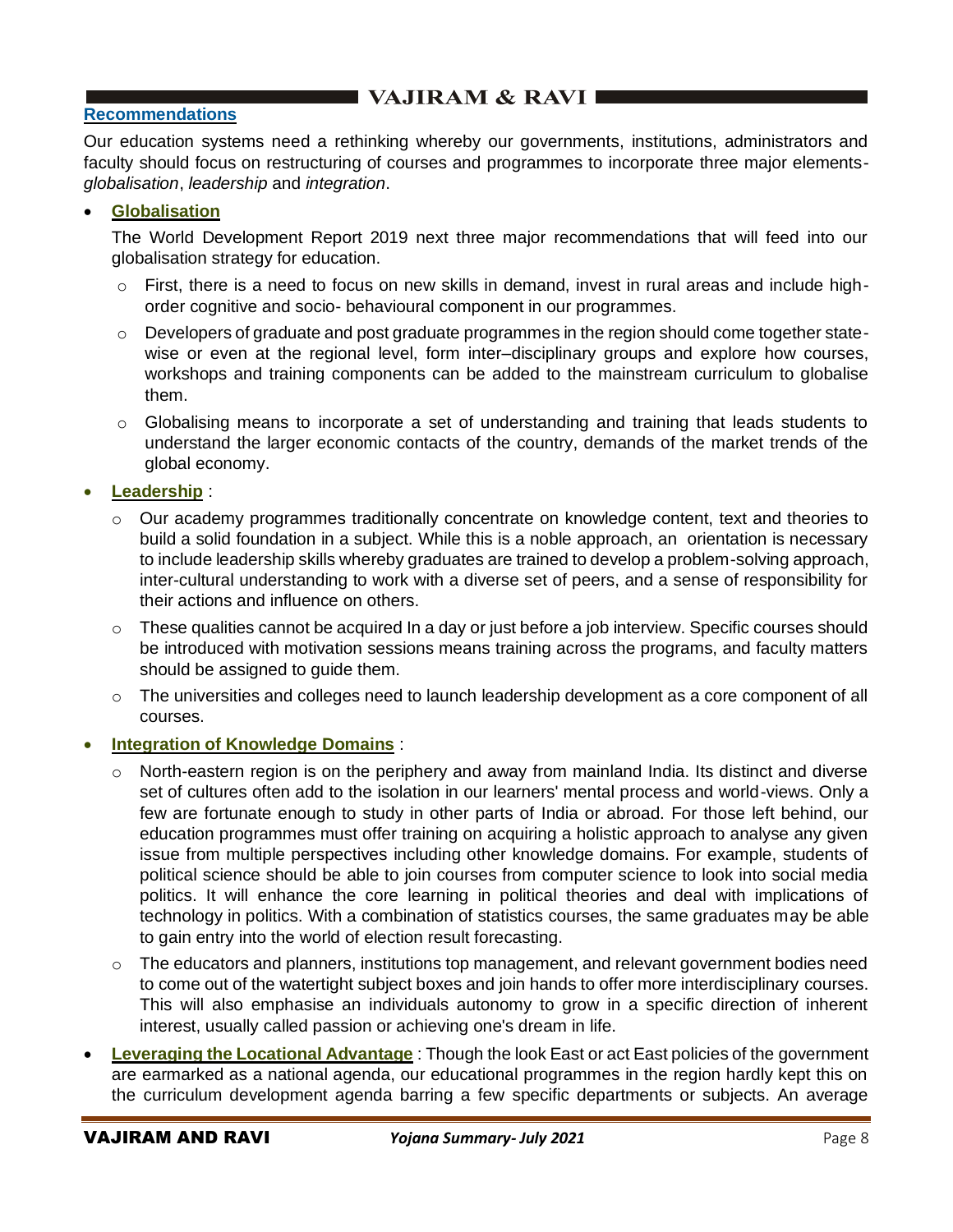educated youth in the region hardly has any clue about how he or she can utilise his knowledge and focus on entrepreneurship, professional career or even the job markets in the Far East, specially with increased linkages with ASEAN countries. If our campuses in the region can attract more interactions, exchanges and joint programmes with universities in ASEAN countries, students can be exposed to look for more opportunities. It is high time that the educational programs and institutions start building these academic bridges.

## **SPECIAL ARTICLES**

## **7. NECTAR - Strengthening S&T in the NE Region**

• NECTAR was formed in year 2012, with the merger of rest while National Mission on Bamboo Applications (NMBA) and Mission on Geospatial Applications (MGA). It is headquartered at Shillong, Meghalaya.

NECTAR - Northeast Centre for Technology Application And Reach, an autonomous organisation, set up under Department of Science & Technology, Government of India is a one-stop shop for technological support to the North-East people. NECTAR is providing technological applications and scientific support to the farmers, entrepreneurs, or any organisation associated with rural corporation, construction, or any other industry in Northeast, where technological intervention and technical support are needed.

- The areas in which NECTAR has played flagship roles include Agro and food processing, renewable energy source, bamboo applications like construction and structural applications, composites and wood substitutes, bamboo for energy, bamboo in industrial products, bamboo planting material, skill development and employment generation.
- NECTAR's unique work is to act as a solution designer and partnership institution that helps in focusing on technology-based solutions for problems of the NE in consultation with state governments and other related bodies. It adopts applications of relevant proven technologies, preferably available in central and state government laboratories, institutions, and start-ups in the essential areas.
- NECTAR is also working for the applications to internal security, watershed analysis, development of fixed wing micro unveiled aerial vehicles, mapping of tsunami vulnerable areas, and Brahmaputra river embankment mapping and erosion study.

## **Bamboo-"Poor Man's Timber"**

#### **Properties**

- Bamboo can survive and thrive in a range of climatic conditions.
- Used in both agricultural and industrial sectors, it's adaptability, resilience, cost-effectiveness and easy handling makes it an ideal material for resource-efficient livelihoods.
- Its soft shoots are used as a delicacy in some regions, while many use bamboo for construction and for of deluxe and houses.
- Bamboo can be used to create handicraft such as mats, furniture and baskets, toys, decorative items and even tools and implements.

#### **Availability**

India is an important country in the international bamboo export. Bamboo is grown on over 14 million ha across the country-major in Madhya Pradesh and the north-eastern states. The North Eastern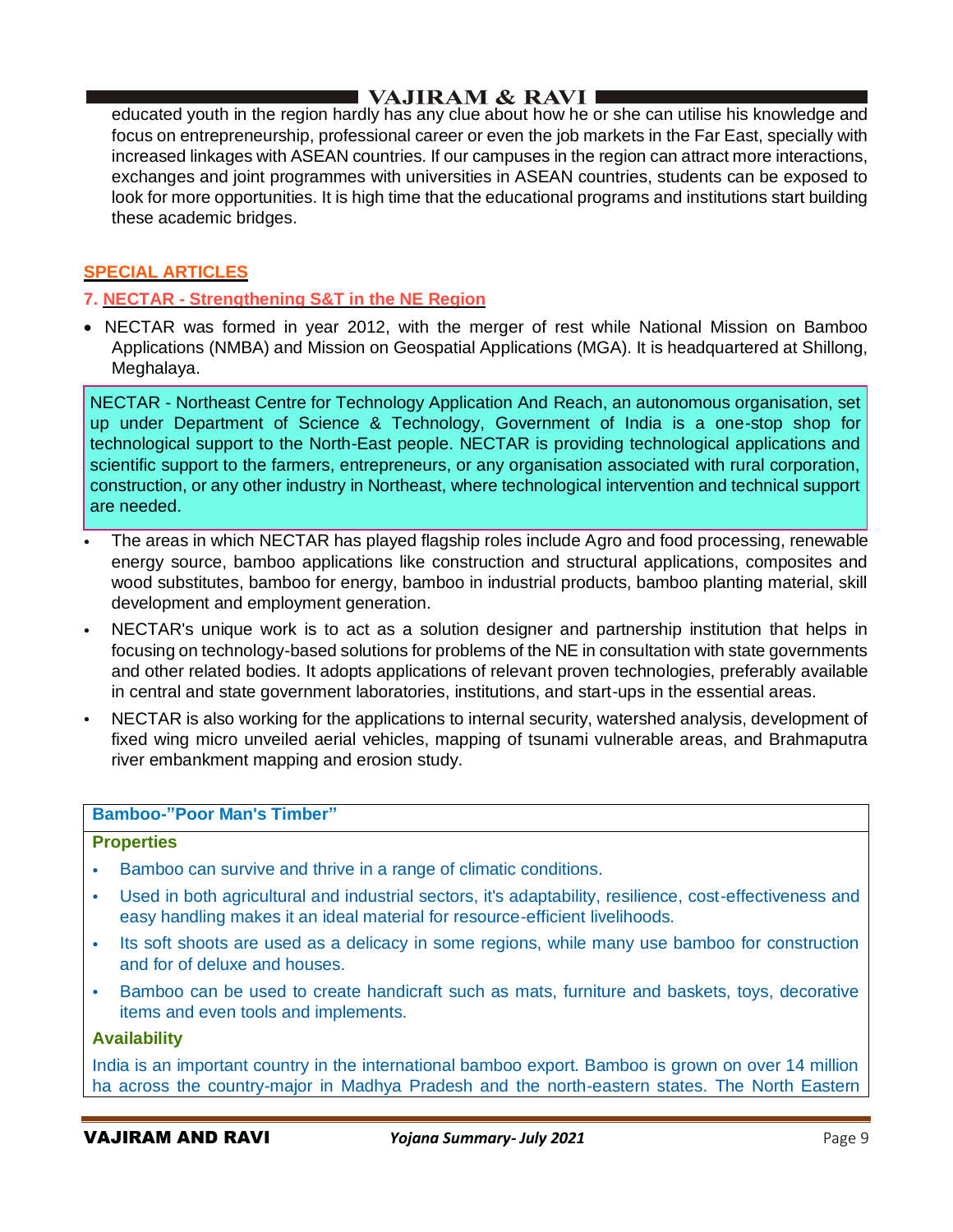region alone comprises 60% of India's bamboo reserves, and is home to about 125 indigenous and 11 exotic species of bamboo. The State distribution as per Forest Survey of India Report 2019 is depicted in the adjacent chart.

**Issues:** Bamboo industry has been held back due to a variety of issues and its value chains, including regulatory and legislative barriers to cultivation and harvesting of bamboo, lack of technical know-how among the primary users of bamboo, lack of market linkages and insufficient market demand.



### **Impact of NECTAR on Bamboo-Industry**

- Value-Addition: Traditionally, bamboo was largely used in paper making industry or for handicrafts.With NECTAR the value addition in the bamboo sector has increased to as high as 70%. To ensure ready availability of raw-material at a reasonable price, NECTAR financially encouraged various tribal groups to make bamboo mat and linked them with manufacturing units supported by the National Mission on Bamboo Application.This eliminated middlemen's commission and assured best rates for the actual mat weavers with quality supply to the units.
- Product Diversification and Green-material Approach:
	- o NECTAR has diversified the bamboo products, processes, and equipment configurations and process technologies, establishing market presence and markets have acceptability for such products, specially roofing, cladding and flooring, and also developed waste realisation options.
	- $\circ$  Many GREEN technologies have been developed and commercialised as
		- $\checkmark$  wood substitutes, conversion of closed plywood units to bamboo ply, composites of jute and plastics,
		- $\checkmark$  bamboo-based classification for clean and renewable power generation using bamboo-based Gasifiers and thermal applications,
		- $\checkmark$  bamboo-based hybrid charcoal making to utilise waste and meet rural fuel requirements,
		- $\checkmark$  edible bamboo shoot processing for low-fat high-fibre diet requirement, bamboo pulp-based hygiene products for rural areas,
		- $\checkmark$  development of machinery according to available bamboo species, development of fire retardant,
		- $\checkmark$  earthquake resistant and easy to install pre-fabricated as well as permanent bamboo structures for rural and urban housing, schools, hospitals and disaster mitigation for plain and high-altitude areas.
		- $\checkmark$  identification of industrial applications like bamboo processing 'waste' for high-grade charcoal and activated carbon which is being used as deodorant, disinfectant, medicine, agricultural chemical, and absorbent of pollution and excessive moisture.
	- $\circ$  In the Agro and food processing sector, the Centre has supported setting up of bamboo shoot and pineapple processing units and King chilli pickle making units.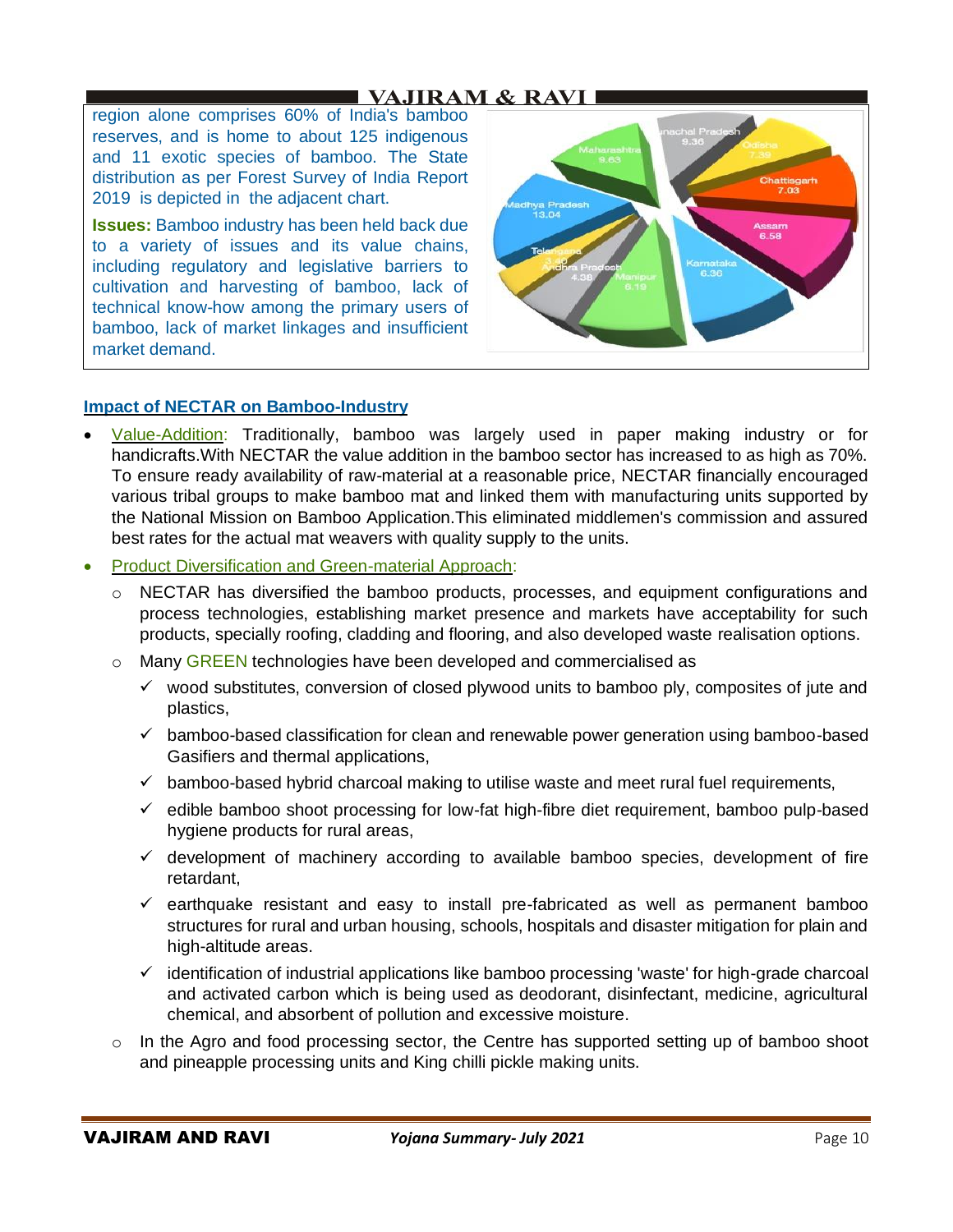- **Expansion of beekeeping activities in an year and spice processing facilities are other areas of** support at the Centre provides.
- Honey testing laboratory, drink made from fermenter rice water, non-carcinogenic smokers for meat, etc. are also being supported.
- For business development of NE-based value added products like turmeric, black pepper, chilli, bay leaves and, and honey, NECTAR has created linkages between farmers and metropolitan markets.
	- o NECTAR is working on bamboo-based construction and structural applications with a green material approach.Under this effort, projects related to structural engineering and development of bamboo composite's by utilising the natural higher tensile strength of a way to strength ratio of the material. As a result, lightweight, durable and aesthetic constructions for a variety of applications have been recommended. Various relief and rehabilitation projects using bamboo composite material and prefabricated housing units have been initiated.

One of the examples is eco-sensitive engineered composite material-based construction viz. doors and windows made of bamboo boards in Andaman and Nicobar Islands.

- Another example is construction of nearly 55,000 ft.<sup>2</sup> area with prefabricated housing structure as a shelter in the cloud-burst disaster-affected places in Leh and surrounding areas.
- Bamboo prefabricated structures under the "Sarva Shiksha Abhiyan" in Manipur was initiated for setting up kitchen-come-store under the mid-day meal scheme.
- o NECTAR has developed maturity marking for identifying the age of bamboo culm (shoot of the bamboo plant). NECTAR has developed a flute technology known as culm cutting or stem setting technique which enables fast regeneration of bamboo.
- Marketing : NECTAR has created linkages with the raw material (bamboo mat) and connected NER with the markets of major metro city's of India. NECTAR also introduced selling of bamboo products through e-marketing portals to benefit its supported units and local people of Northeast, by bridging the gap between the producer groups and consumers.
- Human Resource Development through Skill-Based Training:
	- o Nearly 30 million man-days per annum have been generated by NECTAR through various activities specially construction and mat-making.
	- $\circ$  Cost-effective raw-material, skill development training, induction and primary processing machine research supported for manufacturing bamboo sticks at villages and community locations.
	- o Skill upgradation trainings are also provided in the areas of cleaning, use of natural dyes, processing of bamboo shoots, agarbatti stick rolling and incensing.
- **Central Schemes of Technology Solutions for Employment Generation:**
	- o **TOSS-Technology Outreach and Service Scheme :** It is an umbrella scheme of NECTAR to establish linkages with individuals and institutions to deliver technology solutions to North Eastern region. This also creates opportunities for people to better their lives by value addition and sales of products and services that can be organised and made using the local natural and human resources.
	- o **BAANS - Bamboo Applications And Support Scheme** : It undertakes support measures under PPP mode in various areas of bamboo applications to generate employment, create sustainable livelihoods and incomes, specially among the poor and disadvantaged groups, including women.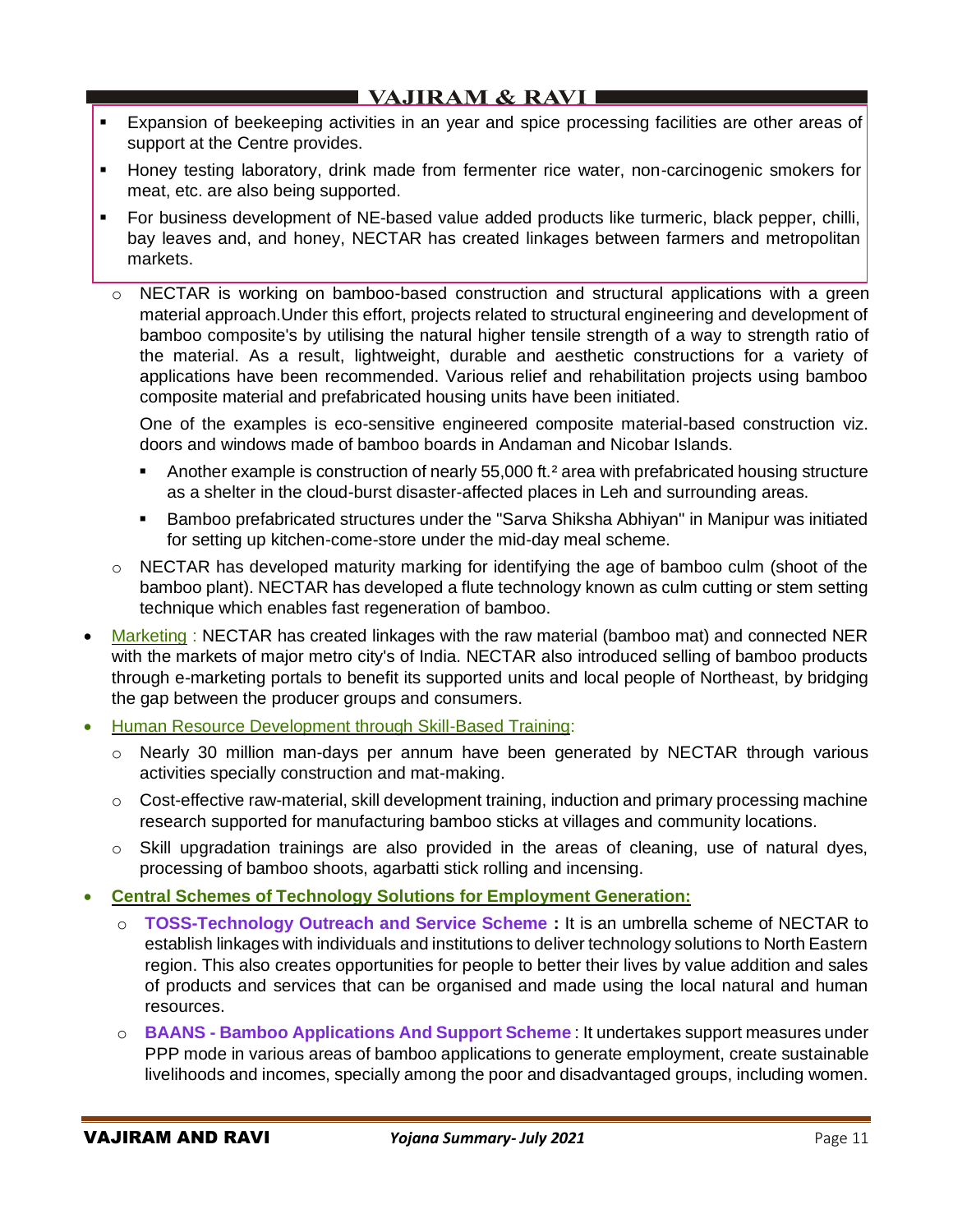It also supports and promotes community groups, SHGs and decentralised associations of people to undertake economic activities in bamboo products and value-added processing, and in adopting measures for expansion and consolidation of bamboo technologies.





GIS applications technology for crop analysis based on satellite image data. The same was done through a technology outreach programme by conducting a scientific study damage analysis of potato crop due to unseasonal rainfall under Pradhan Mantri Fasal Bima Yojana (PMFBY).

- On September 2020, Ministry of Agriculture and Farmers Welfare inaugurated through virtual mode 22 bamboo clusters in nine states-namely Gujarat, Madhya Pradesh, Maharashtra, Odisha, Assam, Nagaland, Tripura, Uttarakhand and Karnataka.
- The Cane and Bamboo Technology Centre (CBTC) has designed a project for the sustainable development of bamboo industries to create a livelihood.
- **■** Ministry of Tribal Affairs initiated the "4P 1000 Initiative: The tribal perspective through Bamboonomics" at COP 14 UNCCD 2019.
- **3-D Digital Mapping:** NECTAR has conducted neighbourhood mapping and GIS analysis how different categories of schools using 3D digital terrain model. The same models can be used for both operation room and field for planning counter-insurgency operations and launching field operations by the state police and paramilitary forces.
- **Fixed Wing Fixed Wing Micro Unmanned Aerial Vehicles:** UAV developed by NECTAR is a selfguided plane that can carry different type of consumer sensors and capture geo-tagged photographs with inbuilt GPS. It is a radio controlled model glider plane equipped with a small GPS, a miniature autopilot and consumer great digital camera. The 500 km² tsunami vulnerable area was photographed and mapped using NECTAR's Micro-UAV. By using 3D design model, the extent of flooding, type of buildings and structures, quantum of population likely to be affected at various level of tsunami waves can be visualised. It has also been used to take photographs over the river embankments of Brahmaputra to demonstrate the visualisation of flood related disaster and its mitigation.

## **Demand Drivers Under Bamboo Industry In India**

- Population income growth, increase in exports and favourable demographics.
- Genetically modified seeds, favourable climate for agriculture and wide variety of crops, mechanised irrigation facilities and green revolution in eastern India.
- Strong demographic dividend and expensive labour force available in India
- Growing institutional credit, increasing MSP, introduction of new schemes like Paramparagat Krishi Vikas Yojana, Pradhan Mantri Krishi, Sinchai Yojana and Sansad Adarsh Gram Yojana and opening exports of wheat and rice.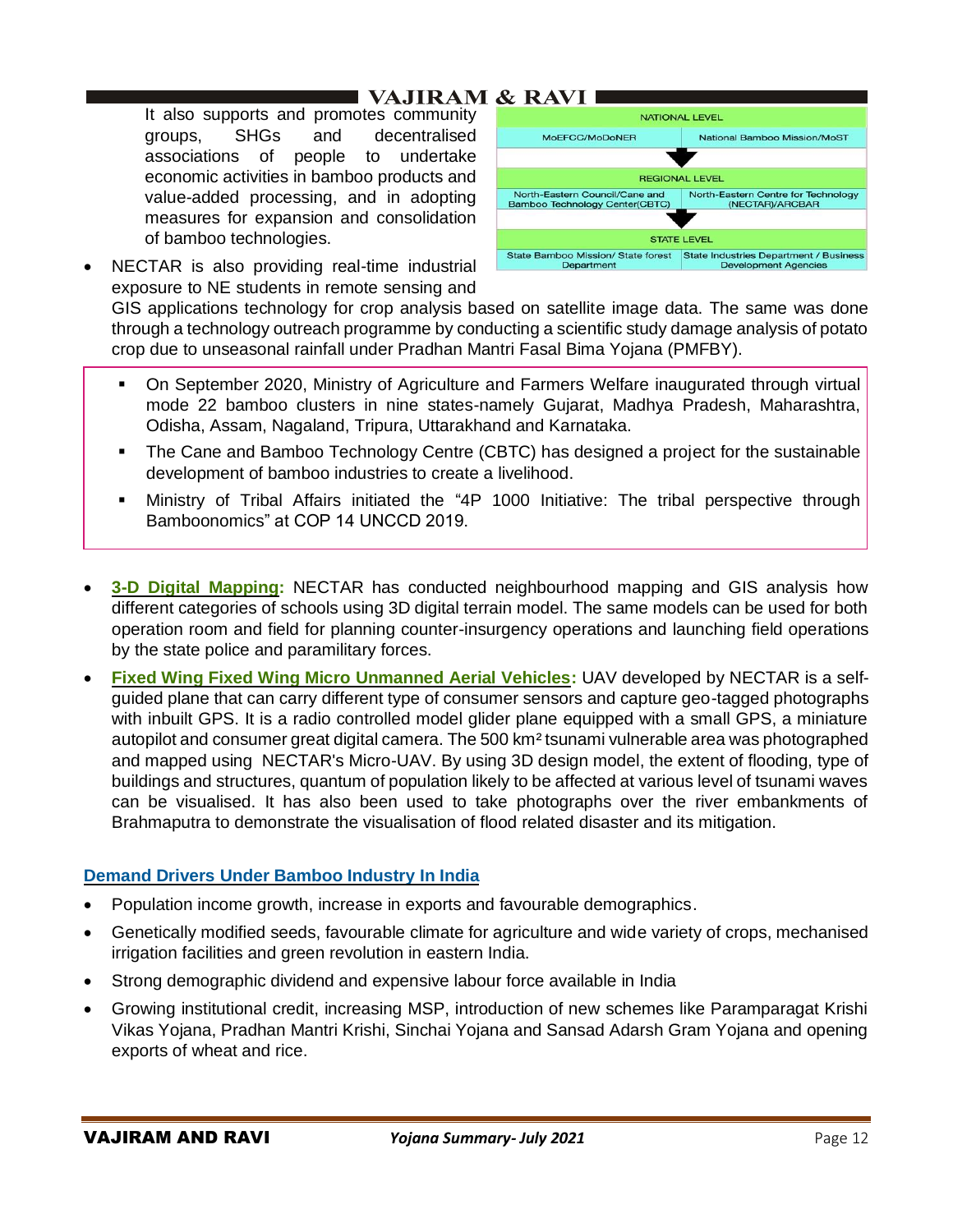• Initiatives like a Kisan Rath (mobile app for farmers, FPO's and traders), 200+ Kisan rails and Krishi Udaan Scheme for produce transportation, and perishable cargo centres, cold storage facilities at airports and inland container depot as well as Babu terminals and warehouses ■

## **8. CLIMATE CHANGE & WASTE MANAGEMENT**

With high pace urbanisation, solid waste is a ferociously growing concern specially for the developing countries like India. Amount and complexity of waste is going rapidly but they equivalent demands of technology and resources are still inadequate. Waste and climate change are closely interrelated but, however, less recognised in the domains of climate change mitigation, adaptation and disastrous production. (Elucidate...)

### **Overview**

Globally, around 2 billion tonnes of municipal waste is generated annually, more than one-third of which has only contributed by income countries. Waste generation the person varies between 0.11 and 4.54 Kg. India with a global population share of 18.05% contributes 11.95% to the global waste generation.

 The solid waste generated by various human activities is a major contributor to climate change, and simultaneously getting affected by it as well. In a wide variety of wastes viz., municipal solid waste, commercial and industrial waste, construction and demolition waste, agricultural waste, biomedical waste, electronic waste and hazardous waste, all these generate greenhouse gases (GHGs) during various stages of their life cycle.

- Waste Collection and Waste Incineration:
	- $\circ$  Energy consumption in transportation and furnace leads to emission of CO<sub>2</sub>.
	- o Anaerobic composition of organic waste in landfills is responsible for the emission of methane with Global Warming Potential(GWP) of 72.
	- $\circ$  Composting and biological treatment of waste emits nitrous oxide (N<sub>2</sub>O) gas which has a long life time above100 years and GWP of 289.
	- $\circ$  An extremely short lived component called black carbon (BC) with a very high GWP 3200 is omitted from uncontrolled and open waste burning.
- Dumping and Land-filling: 70% waste globally lands up in open dumps and landfills which renders huge land services useless, decreases green cover, hence, reducing the natural carbon sinks. This also leads to leaching of highly poisonous sludge into soil, polluting groundwater.The toxicity of hazardous waste and the landslide incidences of waste dumps also pose life threats special to poor and privileged people working/living around such sites.



The production and global handling of waste disposal is depicted as shown in the trial charts below.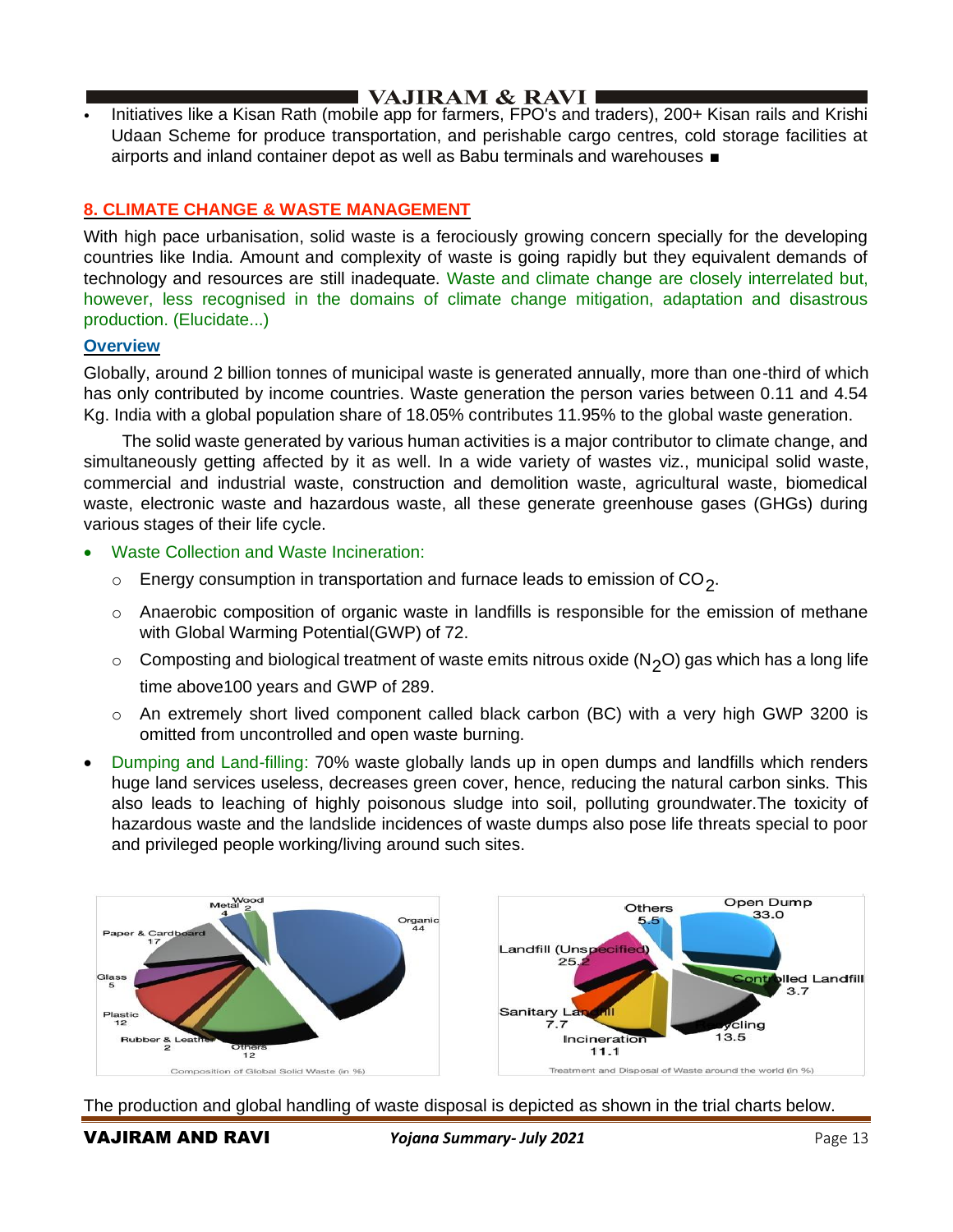GWP is the amount of heat that is absorbed by a GHE, expressed in relation to that absorbed by the same mass of CO<sub>2</sub>.

## **Effect Of Climate Change On Solid Waste Management**

### Changes in Precipitation Patterns:

- Increased average global surface temperature may lead to hotter and drier summers and shorter winter and and in can increase duration and frequency of extreme weather events like drought, hurricanes and cyclones. There has been an increase in daily precipitation rate as well as the number of days. The average moisture content is generally higher during these times.
- This elevates the risk of flooding which creates voluminous quantities of waste converting resources including infrastructure and property into debris and litter and hinders the process of waste management.
- Waste management structures are protected by capping layers and bunds, which can be at higher risk of erosion and become unstable because of the heavy rainfall.
- The frequency and rate of waste decomposition is also severely affected by heavy rainfall.
- The flow concentration and volume of leachate is an also announced at the landfill sites.
- The clay substrate areas are at higher risk of collapsing and can have a huge impact on the adjoining infrastructure.
- Reduction in rainfall can cause droughts and it affects canal and riverine waste transportation system. The concentrations of organic waste are increased during these times and the restoration of landfill sites through screening, landscaping, etc. is also affected due to increased stress on vegetation.

### Changes in Temperature Patterns:

- Frequent occurrences of very heightened atmospheric temperatures and heat waves fasten the rate of degradation and decomposition of waste for which the contemporary infrastructure of waste management is not enough.
- High temperatures can cause drying up of the compostable waste which enters the decomposition process as microbes fail to sustain.
- Worker safety and health is also at a great risk from the strong unpleasant odour, discomfort from extreme temperature and air pollution.
- Maintenance cost shoots up due to additional cost for cooling of machineries.

#### Increase in Sea Level and Storm Surges:

- Rising global temperatures have melted the snow covers and raised sea levels. This has increased risks of inundation, flooding, bund erosion and sea water intrusion of the dump sites and waste management sites in coastal areas leading to coastal water pollution.
- Increase sea-level also aggravates the impacts of storm surges, hurricanes, cyclones etc. which create huge debris and disaster wastes.

## **Effect Of Solid Waste On Climate Change**

Municipal solid waste can be broadly classified into organic (biodegradable) and inorganic (nonbiodegradable) waste. When organic waste is decomposed anaerobically it produces landfill gas (LFG), which is a mixture of 45-60% methane, 40-60% carbon dioxide and 2-9% other gases. GHGs can be emitted from municipal solid waste management either directly or indirectly. Direct omissions take place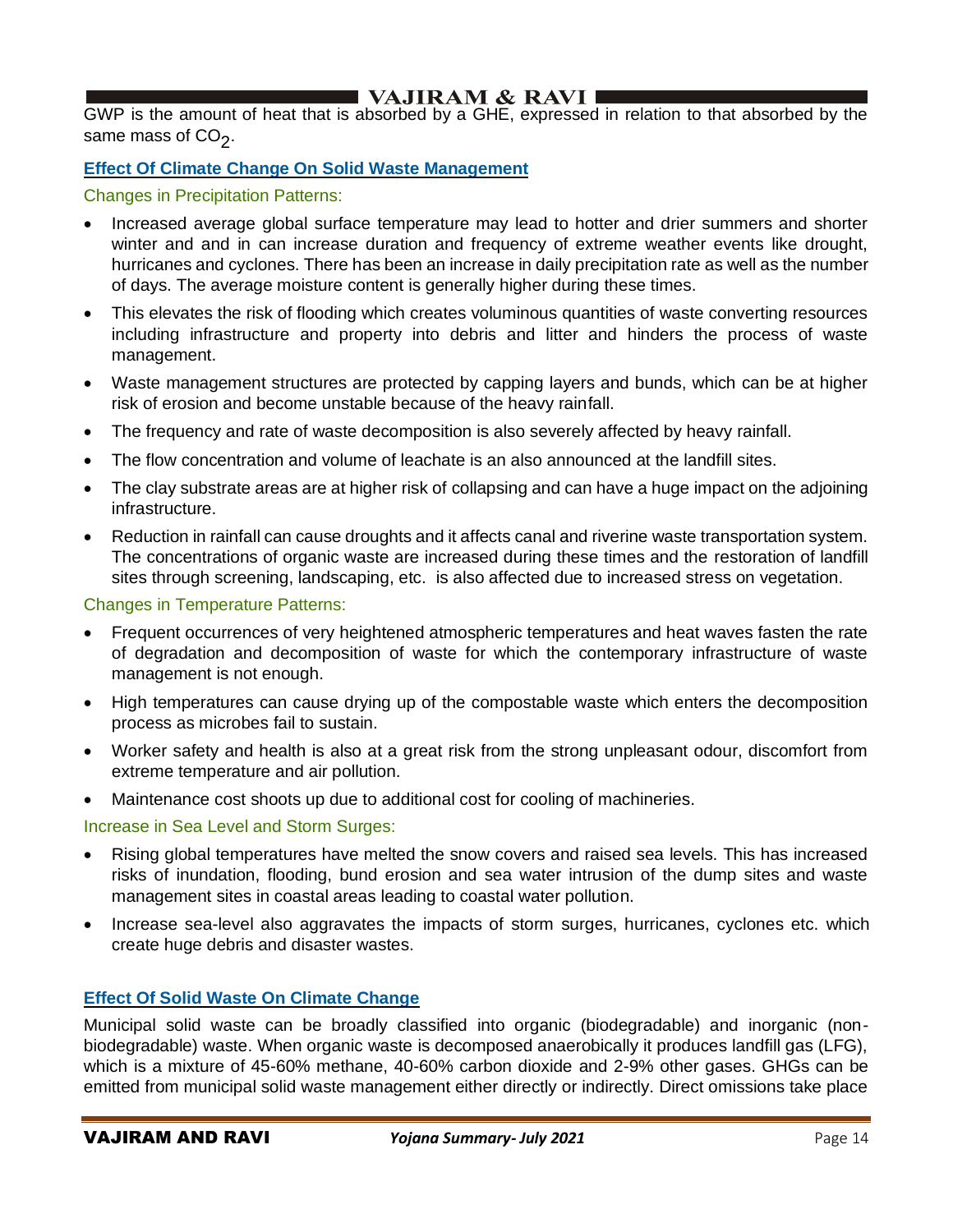when an anaerobic composition of organic waste takes place or when the biological treatment of waste (incineration/composting) is carried out. Indirect emissions are caused due to fuel consumption in vehicles used for waste collection and transportation.

 There are three modes, viz., upstream, direct and downstream through which the base sector is contributing to GHG emissions. The upstream contributions are emerging from the energy input provided during manufacturing/distribution of the product, when the product is an operating mode it accounts for direct contributions and the downstream contributions are arising due to disposal of the product.

In less developed nations the rate of generation of waste is rising exponentially and so is the emission of GHGs.

## **Climate Change and Effluent Treatment Plants (ETPs)**

Temperature: Various treatment processes are announced with warmer temperatures such as the conversion and removal of processes or the usage of anaerobic reactors. Whereas lower temperatures are favourable for stabilisation ponds, activated sludge process and aerobic biofilm reactors are temperature independent.

Rising Sea Level: The untreated water from a waste water facility might get released and damage the ecosystem in the event of a flood. In case there is a structural damage to waste water facility, then treated water might keep sleeping for a longer duration until the costly repairs are undertaken by the municipalities.

Storm Surges: Store and brings along the danger of flooding and causing infrastructural damage in coastal regions or flood prone regions. In the long run, increasing sea-level also poses a serious threat to ETPs in coastal areas. High intensity tropical storms have the potential to cause further damage to infrastructure like effluent pipes. Overwhelming flow in the pipes during storms can cause pollutants enter the system directly and contaminate supplies.

Precipitation : The retention time in treatment system might get affected by increase flow rate caused by the floods impacting the nitrogen removal process. This will lead to higher total nitrogen concentration in the output. Coliforms, Giardia and Cryptosporidium will be produced in high concentrations as a result of increased effluent issues from sewage water overflows.

 In the areas with low rainfall the water quality will deteriorate because the lower flow rate will also decrease the capacity of systems to dilute pollutant concentrations.

 There is a risk of fire discharge of poisonous gases emitted into atmosphere from the sewage treatment plants as well. The detail is shown in the Table below.

| <b>Gas Emitted from ETP</b> | Reason                                                                                       |
|-----------------------------|----------------------------------------------------------------------------------------------|
| Methane $(CH_4)$            | -Anaerobic decomposition of the organic matter present in sewers.                            |
| Nitrous Oxide $(N_2O)$      | - Biological Nutrient Removal (BNR) Process<br>- Nitrification Denitrification (NDN) Process |
| Carbon Dioxide $(CO2)$      | - During treatment process<br>-Due to electricity consumption                                |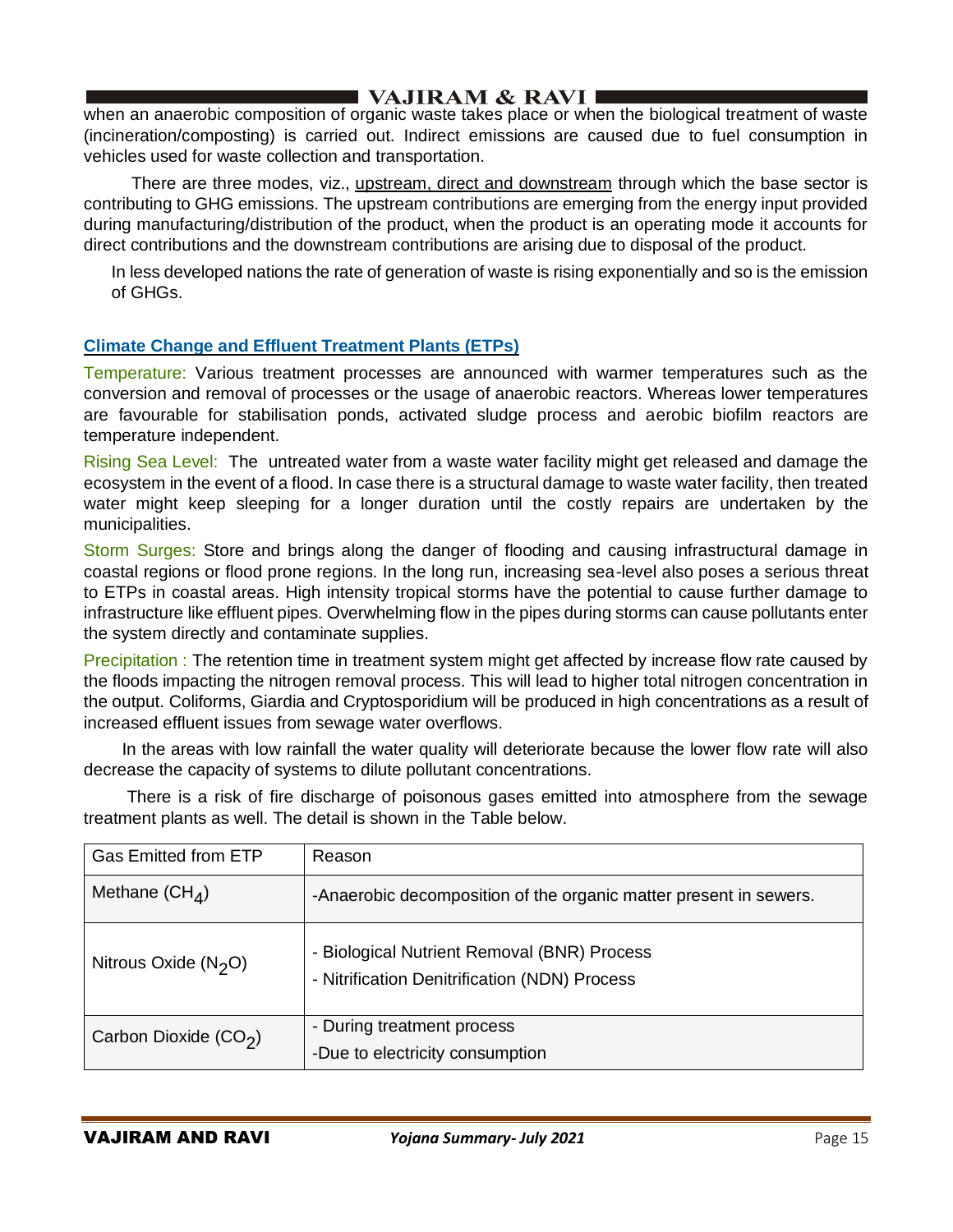| VAJIRAM & RAVI                          |                                                                                                                                                                                            |
|-----------------------------------------|--------------------------------------------------------------------------------------------------------------------------------------------------------------------------------------------|
| Hydrogen Sulphide $(H_2S)$              | -Anaerobic decomposition of organic matter<br>-From the reduction of mineral sulphites and sulphates<br>-Highly corrosive to mechanical and electrical equipment and<br>sewer<br>pipelines |
| Volatile<br>Organic<br>Compounds (VOCs) | -Occurs during turbulent flow near exchange between<br>ambient<br>atmosphere and waste-water.<br>-Significant amounts are found in refinery and petrochemical waste-<br>waters.            |

## **Integrated Solid Waste Management (ISWM) - Mitigation Strategy**

ISWM is a comprehensive approach for reducing the quantity of waste reaching the landfill sites. It introduces a four R's principal viz. Refuse, Reduce, Reuse and Recycle, in order to lower the GHG emissions from the waste sector. The principal can be explained as: the things that are not necessary can be "refused", the things that are required can be "reduced" to some extent, the things already in use can be "reused" and the things that cannot be reused can be "recycled".National Action Plan for Climate Change (NAPCC) and Swatch Bharat Abhiyan will play a role in this mitigation strategy.

## **SWOT ANALYSIS of NORTH-EAST**

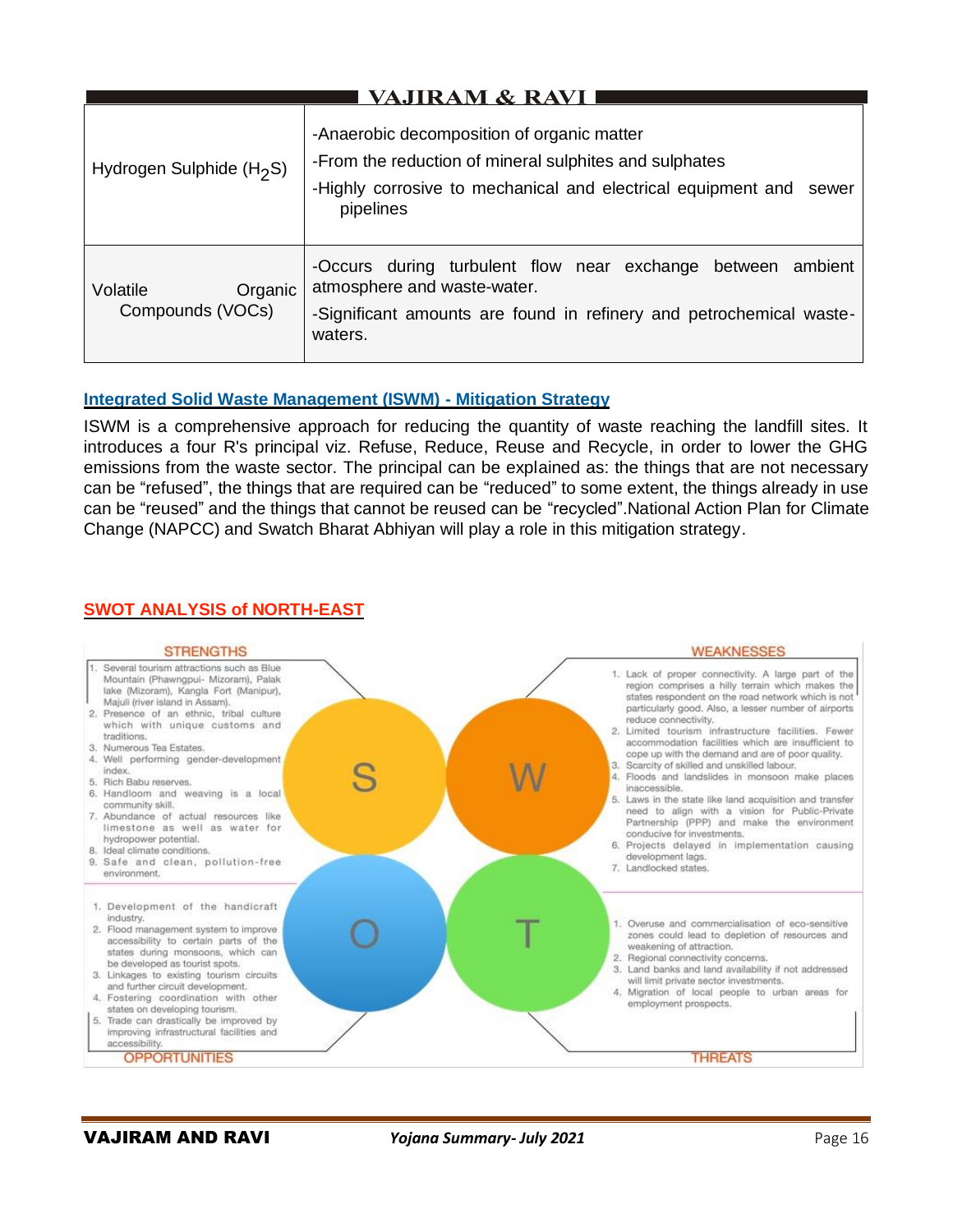## **MIZORAM – FACTS TO KNOW**

## **Introduction**

- Mizoram actually means land of the Mizo people. The word Mizo is an umbrella term for a number of tribes and clans, such as *Lusei* or *Lushai*, *Lai*, *Mara*, *Hamar*, *Paite*, etc.
- Prior to the British rule the different Mizo tribes lived under a number of sovereign chiefdoms.
- Under the British the area was called Lushai Hills and was annexed in 1895. After independence Lushai Hills (later Mizo district) became a district under Assam. In 1972 it became a union territory as Mizoram. In 1987 it became a full-fledged state.

### Culture and Religion

- The tribes were primarily animistic and practised primitive farming, hunted wild animals and frequently fought with each other.
- The folk songs revolved around three major themes ' –love', 'hunting 'and 'warriors'.
- There were a few tribal dances such as *Cheraw*(bamboo dance), *Sarlamkai*, *Chheihlam*, *Khuallam,* etc.
- They observed three festivals called *Pawl Kut, Chapchar Kut* and *Mim Kut.*
- *There was no written script.* Britishers invented a script for the Mizo language.
- Around 87% of the population practises Christianity. Around 8% of the population is Buddhist, primarily from the Chakma tribe along the Indo-Bangladesh border. Mizos are from Mongolian race, mostly Christians and Schedule Tribes who follow a special code of ethics namely *Tlawmangaihna*, which always keeps them in a close-knit society.
- Mizoram has a classless society with a strong sense of community. Due to discipline of the residents, Aizawl has often been called a *'honk-free city'.* The presence of shops without shopkeepers along the highways shows the trust on which the society is built.

#### Mizo Insurgency 1966-1986

- In 1959, the Mizo Hills, which was then a district under the state of Assam, was hit by a famine locally known as '*Mautam*'. This was a phenomenon of bamboo flowering after every 48 years or so, followed by plagues of insects and rats, leading to agricultural famine.
- Due to negligence of both Union and State Government, the Mizo National Famine Front was formed, led by Laldenga. In 1961, it became a political party called the Mizo National Front (MNF), with Laldenga as its president. On the night of 28 February 1966, the MNS launched an armed uprising against the Union of India, followed by a declaration of independence on 1 March 1966.
- Suppressed by the Indian armed forces, the MNF retreated and continued its operations from East Pakistan and Burma, with support from China.
- After two decades of violence and atrocities the Mizoram Peace Accord was signed by MNF leader Laldenga, Union Home Secretary and Chief Secretary of Mizoram on 30 June 1986 within the framework of Indian Constitution. Subsequently, Mizoram became the 23rd state of union of India on 20 February 1987. The MNF won the election and Laldenga became the first chief minister of the state of Mizoram.

## International Borders

• 318 km border with Bangladesh on western side guarded by BSF.